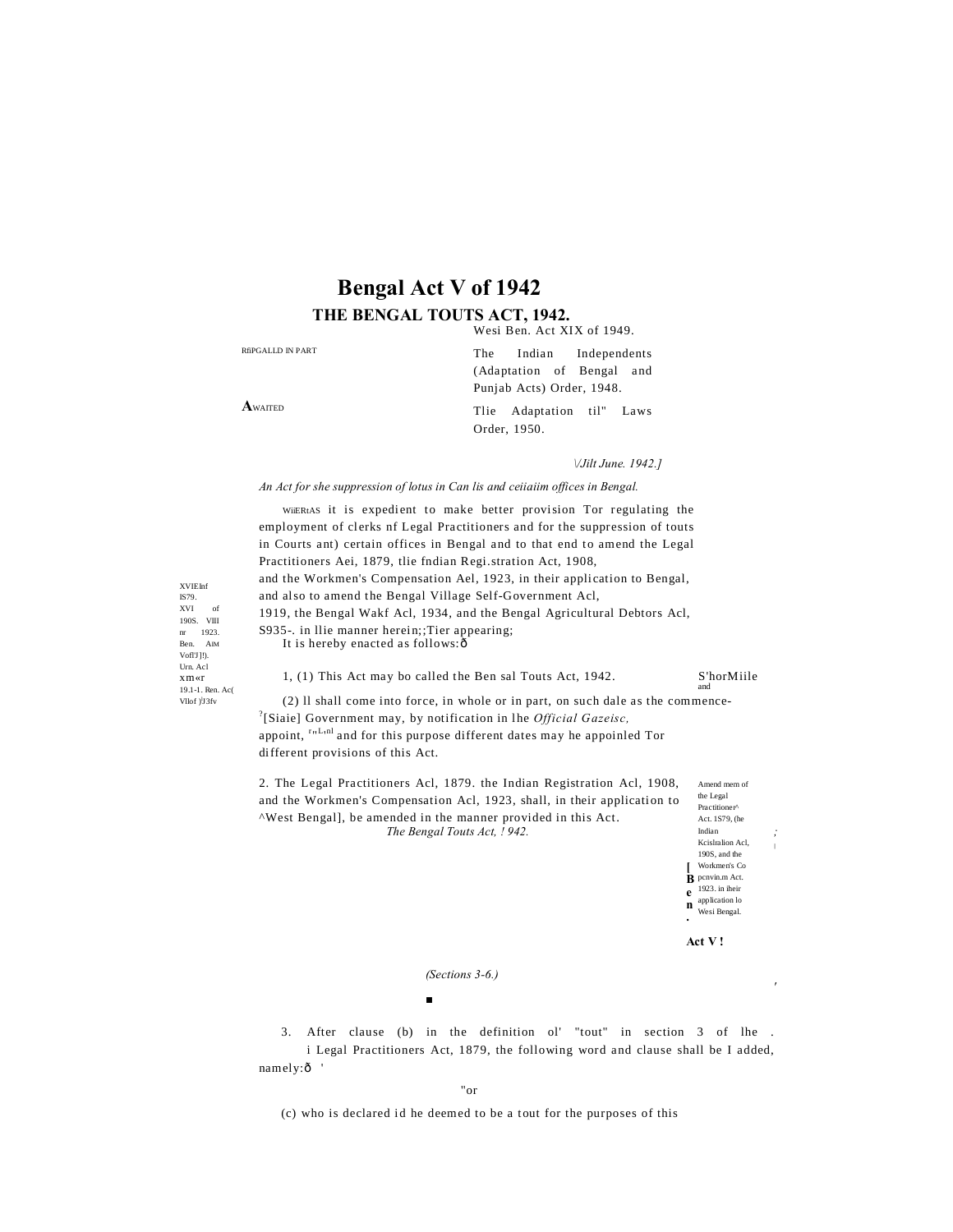Act by rules made by the High Court or the Chiel Controlling Revenue-Authority, as the ease may be, under section 31 A.".

4. A Tier clause (c) of section 13 of the Legal Praciitioners Acl, 1879, ilie following clause shall be inserted, namely:ô

Ajivjiidnicn! of  $\rm{melton}$  $\overline{\mathbf{3}}$ or<br>AclXVIII<br/>  $_{\rm onsvg.}\!$ 

Amendment  $g$ fsecLion

AmendmeiU of seciirth  $22$  of

XVIII

Puw<: r(o make nilcs as to employ

muni. etc., or

Aiivix'atc-.,

Vukils.cii... and

 $of$  Kevcnui:-

 $i$  s  $\le$ nls. -

durks of

 $S7<sup>1</sup>$ ),

Acl of1R79.

 $\overline{13}$ ofAcIXVH] nf I " $(ee)$ who thai has licence under knowing a person  $not$  $\overline{a}$ 

 $\mathbf{i}$ 

section 31A employs such person as a clerk, <ir".

5. After clause (d) of section 22 of lhe Legal Practitioners Act. 1879, the following clausc shall be inserted, namely:ô

"(dd) who knowing thai a person has not a licence under section 31A employs such person as a clerk, or".

6. Alter Chapter VI of the Legal Practitioners Act, 1879, lhe following chapter shall be inserted, namely: ô

# "CHAPTER VIA

# Of clerks of Advocates, Vakils, Anumeys, Pleaders. Mukiears and Revenue-agents.

Insertion uT niiv Clupur VIA in Acl XYllt oris tj.

31 A. (1) The High Court may, from lime lo lime, make rules' consistent with this Act as in the following matters, namely:ô

(a) the employment of clerks liv Advocates. Vakils. Attorneys. Pleaders and Mukiears:

(b) the manner in which and the terms subject lo which such clerks may be granted iiccnces:

- (c) lhe fees (if any) to be paid for such licences;
- (d) the conditions under which persons acting as clerks of Advocates. Vakils, Attorneys, Pleaders and Mukiears without licences shall be deemed to he loitW for the purposes of ihis Acl.

552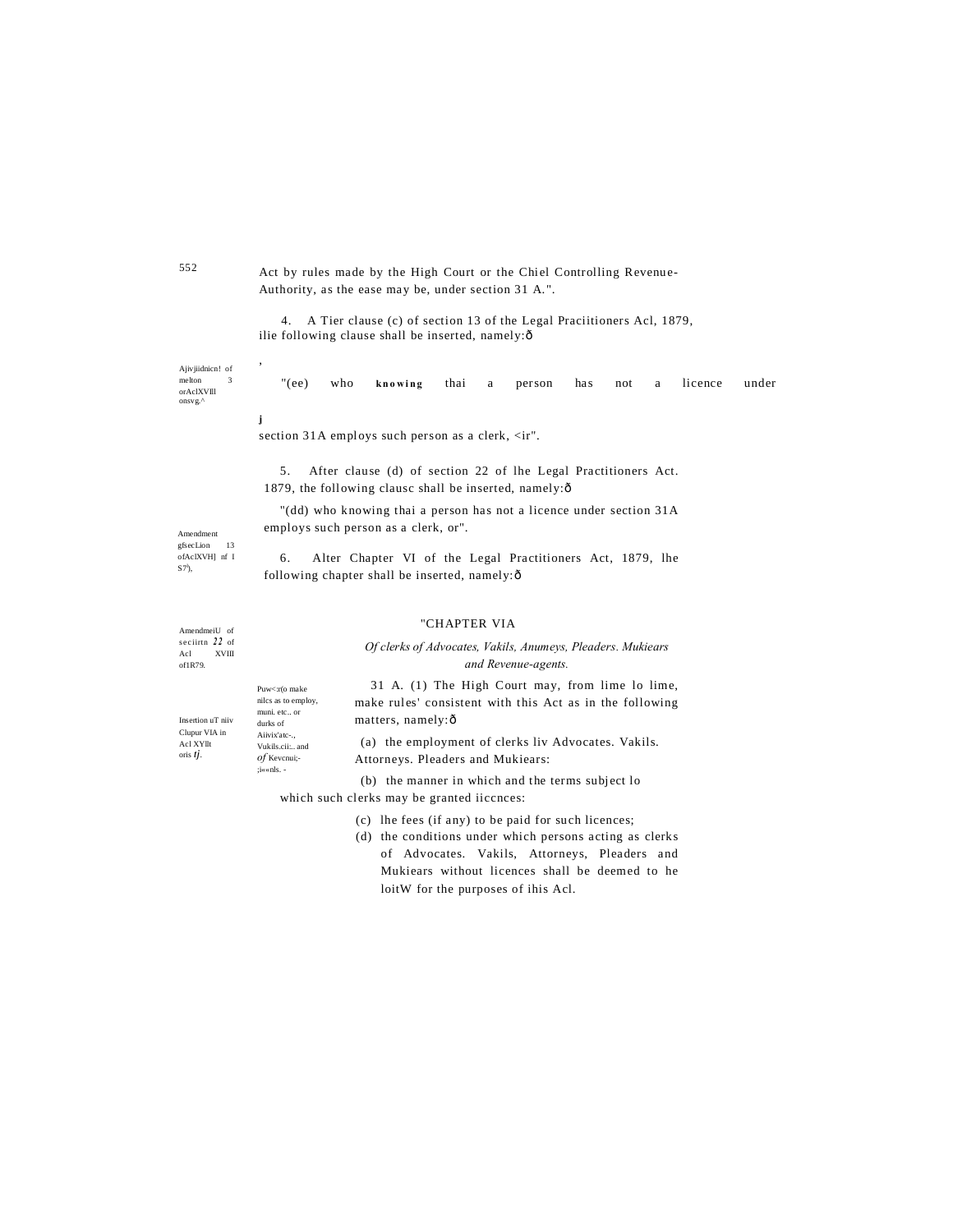### *{Sections* 7. *8.)*

(2) The Cluef Controlling Re venue-Authority may, from lime to time, make rules' consistent wiih this Acl relating lo lhe mailers specified in sub-section (1) in regard io clerks of Rcvcnuc-ageuls.

(3) All rules made undenhis section si tall be submitted to iho-[Stale] Government for approval, and, after they have been approved, ihey shall he published in lhe *Official Gazaie* and on publication shall have effect as if enacied in ihis Act.".

7. After sub-sceiion (.6) of section 36 of the Legal Practitioners Acl, 15579, lhe following sub-sections shall he added, namely: $\delta$ 

XVIII or I S7y. '\*{7) Every person who having been excluded from the precincts of a Court under sub-section (4) enters or is found within lhe precincts of any Court without a written permission from the presiding officcr of llie Court shall be deemed in he acting as a lout wiihin the meaning of sub-section (6):

Provided iltal this sub-seclion shall not npply where such person is a party to any case in lhe Court or has been directed lo appear by any process of lhe Court.

(8) Any presiding olficer of a Court may, by an.order in writing, divecl any person named in the order lo arrest any such lout found wiihin lhe precincls of the Court. Such tout may be arrested accordingly and shall be forthwith produced before the officer.

If the tout admits his offence the provisions of sections 480 and 481 of the Code of Criminal Procedure, IS98, shall be applicable, so far as may be, lo his detention, trial and punishment.

If the tout does nol admit liis offence lhe provisions o) section 482 of the suid Code shall be similarly applicable to his detention, trial and punish mem,".

8. In section 2 of the Indian Registration Act, 1908.ô Amendment

(1) ike word "and" at the end of clause (9) shall he omitted: and or.uixvj

(2) al'lcr clause (10) lhe following word and clause shall be added,

namely:ô

"and

- (11) 'lout'means a personô
	- (a) who habitually frequents the precincts of a registration office, without a licence granted lo him under the rules made under section 80G, for lhe purpose of obtaining employment for hi nisei T or for any other person in conn eel ion wiih any registration business: or

Amendment nl seelion.16 of Acl

553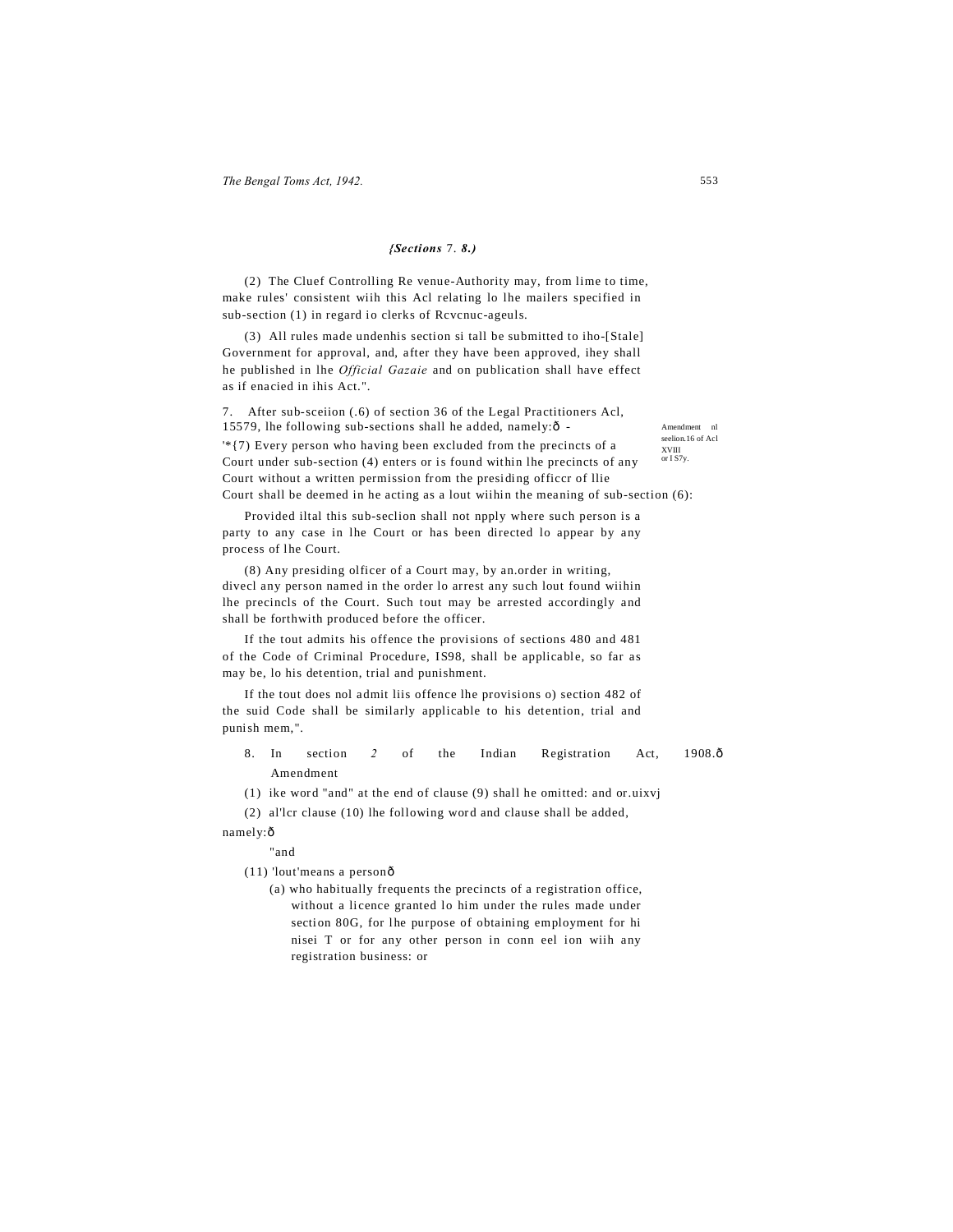554 *The licngal Touts Act, 19-12,*

**[Den. Act V**

### *(Seelion 9.)*

(b) who is declared lo be deemed lo be a low for lhe purposes of this Act by rules made under section &0G;".

Insertion oi 9. Alter Part XIII of liie Indian Registration AcL, [90S, lhe lollo win;: Paris shall he inscrlcd, namely: ô

X1I1R in Act

# $x$ vlurl9 $\hat{I}$  ' $"PART XIIIA$

### **Of Touts.**

Powers 10 SOA. (I) Hvcry Registrar of a district as regards his publish lists  $^{\text{own}}$   $^{\text{im}}$ d I lie oftices subordinate i hereto and every oftouis. subdivisional magistrate as regards the registration offices within his own jurisdiction may frame and publish lists of persons proved to his satisfaction or lo the satisfaction of any Sub-Registrar as provided in section SOB. by evidence of general repute or otherwise, habitually lo act as muls, and may, from lime to lime, alter and amend such lists.

(2) No person's name shall be included in any such list until he shulJ have had an opportunity of showing causc againsi such inclusion,

(3) Where the name of any person is included in a list framed and published by a .subdivisional magistrate under this section, such person may, within thirty days of the publication of the lisi in which his name first appears, apply in writing lo lhe Registrar of the district fnr the removal of his name from such list, and the orders of lhe Registrar,

passed after such inquiry (iT any) as he considers necessary, on such application shall be final.

Inquiry by n SOB. Any Registrar of a district or subdivisional  $\wedge$  'rj $\wedge fg^{\text{Star}}$ magistrate may send lo any Sub-Registrar within the suspitieil jurisdiction of such auihority lhe name of any person alleged  $\frac{1611S_1}{S}$  or suspecicd 10 he a lout, and request lhe Sub-Registrar

to hold an inquiry in regard to such person; and the Sub-Regisirar shall thereupon hold an inquiry into the conduct of that person and, after giving him an opportunity of showing cause as provided in suh-scciion (2) of section SOA, shall report lo lhe auihority who has made the request whether the person lias been proved lo lhe satisfaction of lhe Sub-Registrar 10 be a tout; and that authority may include the name of any person who has been so proved to be a tout in the list of louts framed and published by him under sub-seciion (I) of section SOA;

Provided that such authority shall hear any such person who. before his name has been so included, appears before him and desires to be heard.

Hanging up or goQ ^ Copy ol'everv such list shall be kept hunsj up

of LouLs, I n.<br>resist mi inn every registration olJicc lo wmch lhe same relates,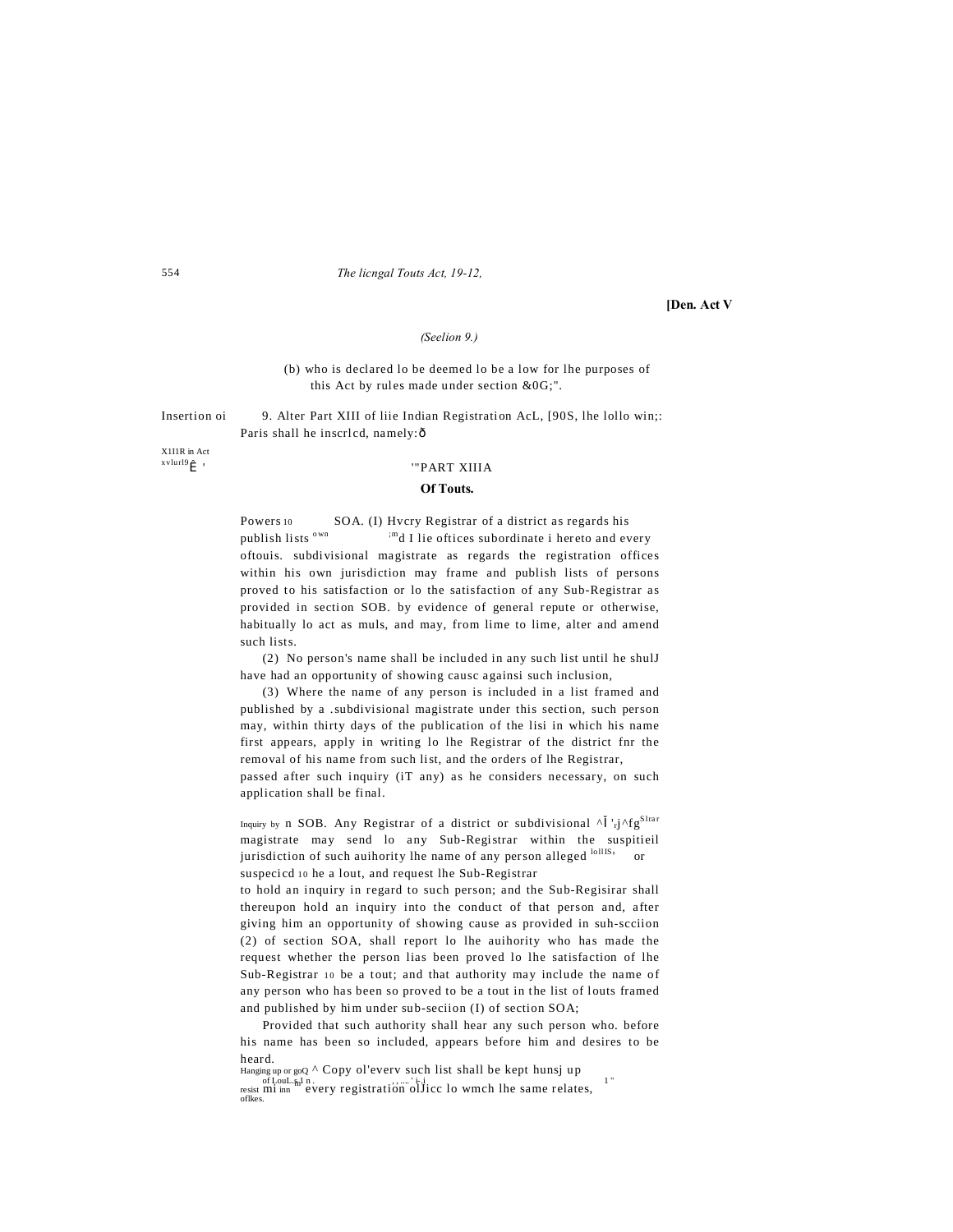*The Bengal Toms Aci, 1942,* 555

| of 1042.                                                        |   |                                                                                                  |                                                                                                                                                                                                                                          |
|-----------------------------------------------------------------|---|--------------------------------------------------------------------------------------------------|------------------------------------------------------------------------------------------------------------------------------------------------------------------------------------------------------------------------------------------|
|                                                                 |   |                                                                                                  | (Section 9.)                                                                                                                                                                                                                             |
| SOD.<br>precincls of<br>lisi.                                   | A | Exclusion of<br>Louis rmm<br>precincls of<br>roglslralion                                        | registering officer may, by general or special order, exclude from the<br>his registration office any person whose name is included in any such                                                                                          |
| SOE, Every<br>office under<br>without wriuen<br>lhe purposes of |   | offices.<br>Pitsumplion nsto<br>loul: found Willi<br>in prcL'inclsof<br>regisiration<br>offices. | person who having been excluded from the precincts of a registration<br>section SOD is found within the precincls of any registration office<br>permission from the registering officer shall he be acting as a lout for<br>section 82A: |
|                                                                 |   | deemed lo                                                                                        | Provided that this section shall not apply where such person is a<br>"parly lo a document intended lor registration ai such office or has been<br>directed lo appear by any process of lhe registering officer.                          |
| Anvsi ai id                                                     |   |                                                                                                  | SOF, {I} Any registering officer may, by an order in                                                                                                                                                                                     |

irinl of (Dins, writing, direct any person named in the order lo arrest any such lout found within lhe precincts of the regisiraiion officc. Such loul may be arrested accordingly and shall be forthwith produced before the registering officcr.

(2) If the toul admit his offence lhe provisions of sections 480 and Aci V of 431 of the Code of Criminal Procedure, 1898, shall he applicable, so far

as may he, to his detention, trial and punishment.

If the loul does not admit his offence lhe provisions of section 4S2 of the said Code shall he similarly applicahlc to his dclenlion, trial and punishment.

(3) A registering officcr shall be deemed to be a Civil Courl for the purposes of sections 480. 4SI and 482 of lhe said Code.

# PART XIIIB **Of Deed-writers.**

Powsno Inspoclor-General lo mako rules rdamjMo iked-virilcn.. 80G. (I) The Inspector-General shall have power, from lime io lime, to make rules consistent wiih (his Aclô (a) prescribing lhe manner in which and the terms subject to which persons who write documents,  $_{\text{Doweno}}$  outside the precincts of regisiration office, or who frequent the prccincts of Inspecior-<br>regisiration offices, for lhe purpose of writing documents, may be gran led  $\frac{1}{\text{max}}$  licences; fb) prescribing, the fees (if any) to be paid for such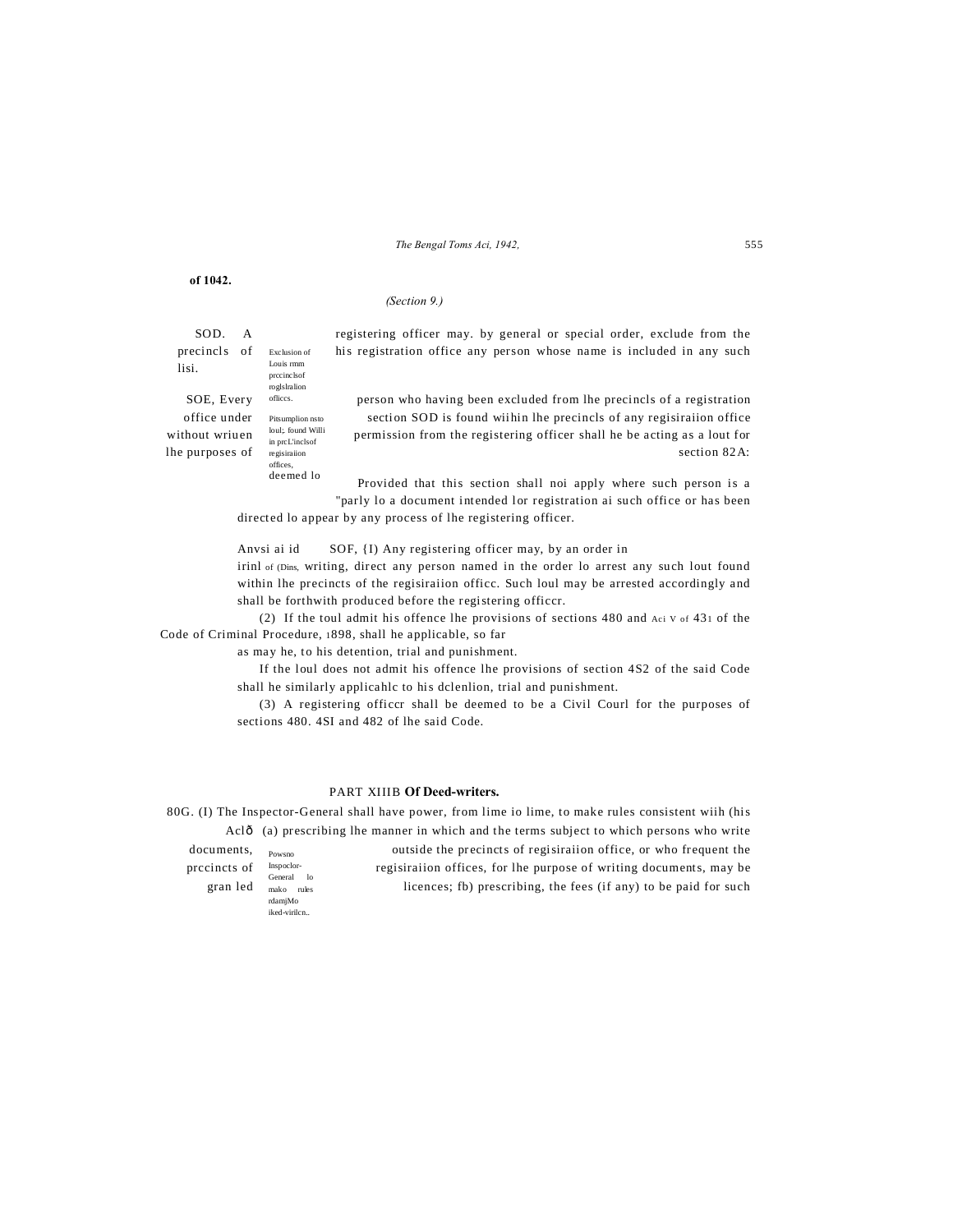#### The Bttigal Touts Act. t<sup>1</sup>J42.

### [Ben. Act V of 1942.]

(Sea ions 10-19.)

- (c) declaring lhe conditions under which persons wlio write documents outside lhe precincts oT registration offices wiihoul licences shall be deemed to be louis for the purposes oT this Act,".
- 10. After section £2 of lhe Indian Registration Acl, 1908, (lie Foil owing section shall be inserted, namely:ô

| Insertion of $r$ .                     | "Penally.                                      |  |  |  | S <sub>2</sub> A. Whoever aeis as a loui whilst his name is included |  |  |                                                                                   |  |  |  |  |  |  |  |  |
|----------------------------------------|------------------------------------------------|--|--|--|----------------------------------------------------------------------|--|--|-----------------------------------------------------------------------------------|--|--|--|--|--|--|--|--|
| <sup>A</sup> .'ccnn<br>IslAin Act X VI |                                                |  |  |  |                                                                      |  |  | in a list of touts framed and published under this Act shall be punishable with   |  |  |  |  |  |  |  |  |
| of 190S.                               |                                                |  |  |  |                                                                      |  |  | imprisonment for a term which may extend it) ihrce monihs, or with fine which may |  |  |  |  |  |  |  |  |
|                                        | extend to five hundred rupees, or with hoih.". |  |  |  |                                                                      |  |  |                                                                                   |  |  |  |  |  |  |  |  |
|                                        |                                                |  |  |  |                                                                      |  |  |                                                                                   |  |  |  |  |  |  |  |  |

11. In sub-section (2) of section 83 of the Indian Registration Ad, 1908, for the word "Orfences", the words,

figure and lelter "Save as provided in section  $80F$ , offences" shall be subsliluted. Ai:h"i:u"iKTi" ofseclion S?<br>ol'AciXVt on 90s.

Insertion of new M.'tuon .11A in Aa VlllofiySj.

12, After section 31 of the Workmen's Compensation Act 1923, Ilie following section shall be inserted, namely: ô

"Application m IHI:I  $36 of$ AclXVlltor IS79 lo louis inotilceof llw  $Commi-sm : >IK'$ i

xvtitor<br>1879,

31 A. (1) The provisions of seciion 36 of the Legal Practitioners Acl, 1879, shall, subject lo lhe provisions of (his section, be applicable, so far as may be, lo lhe framing and publication of a list of louis, lo (he exclusion of louts included in the- lisi from die precincls of the court of (he Commissioner and lo the arresl, detention, trial and punishment or such louts.

(2) A Commissioner shall, for the purposes of the said seciion 36, be deemed lo be an authority referred to in sub-section (I) of that seciion.

- (3) For the purposes of this seciion 'tout' meansô
	- (a) a "tout' as defined in clause (a) of section 3 of the Legal Practitioners Aci, 1879: or
	- (b) a person who habitually frequents lhe precincts of llic couri of a Commissionerô
		- (i) for lhe purpose of procuring work as an ngem under

556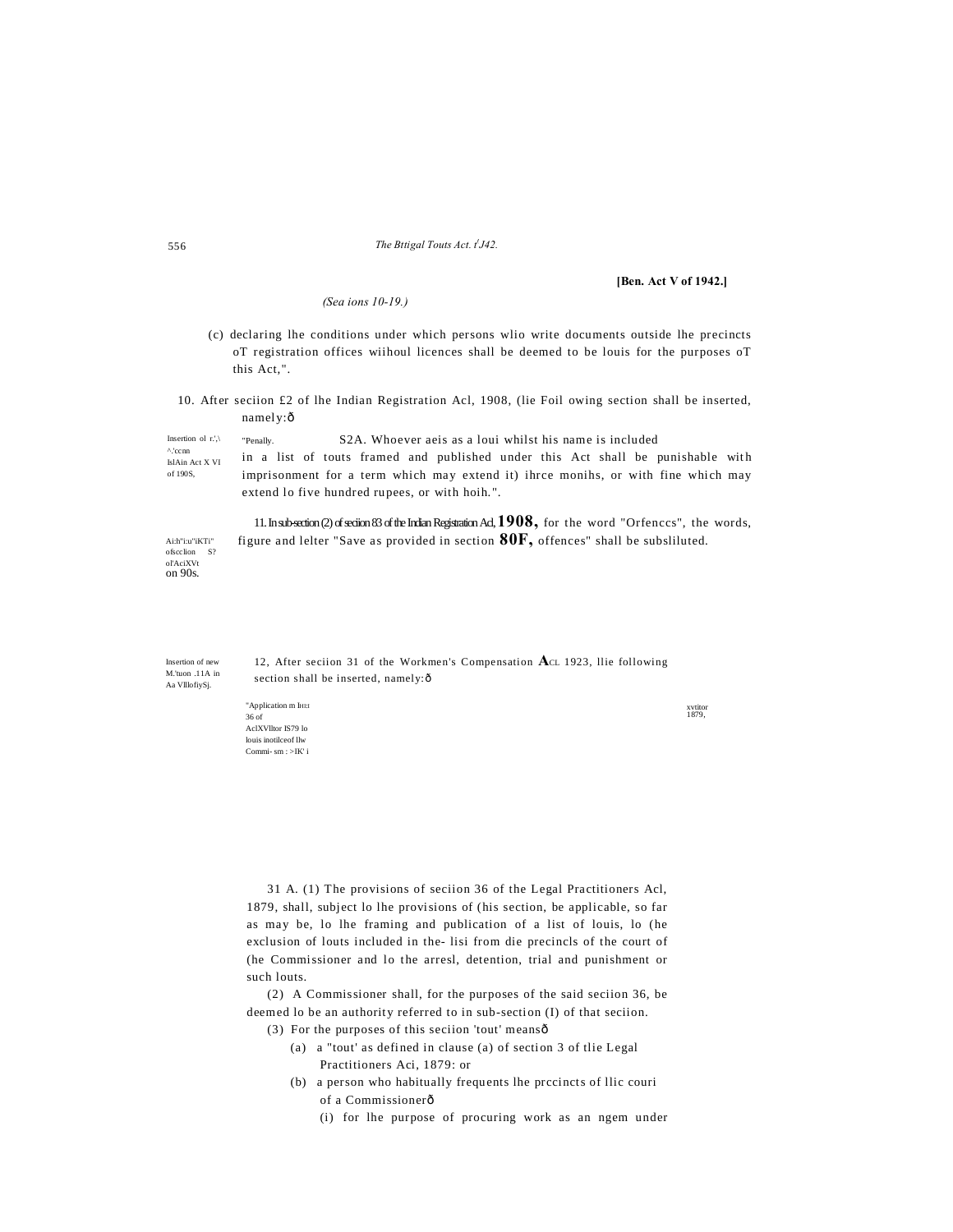section 24, or

(ii) otherwise than as a pany to or a witness in any proceedings before the Commissioner or as a *bona fide* agent appointed under seciion 24.".

13 to 19.-- [ Repealed by s. .i and the Second Schedule to ihe H'or Hcngal

Repealing mid Amending Acl, 1949 (West Ben. Acl XIX or 1949).} <sup>1</sup> ForSwiLiii<sup>A</sup>nl ol'Objecls and Reason,<sup>1</sup>,,,reel lie Calcutta Cnzriic, daled lhe 2nd December. 1937. Pi. IVA, p;igi' 114; llic Kepon nf Ilic Select Conuniilec was presenit-'d 10 the ASMriiilily on lhe 2 STJI November. 19-10: for Proceedings of lhe Assembly, .vee the Proceeding,! of the nicclings of lhe Bengal Legislalive Assembly lurid on lhe Ifilh February, 19.IIS. 29ili August and 2Hih November. 1940. and (he 7lli April. 1941: fur Proceedings of tho Council, ice lhe proceedings of (he meelin^oflhe Bengal Legislative Council held on the 2Slh July and -J(h. \_\*itli and 12lh August, 19J1

Tl-j \ Mr ,11 ihe Acl was changed from "1935" lo "I93fi" by s. 2 and I no First Schedule lo 1 lie Wesi Bengal Repealing ail J Amending Act. IMS (Wesi Ren. Acl VIJof 19-Ifi).

This wurd was substituted Tor the word "Provincial" by paragraph -1(1) of I lie Adapiaiion ofLawsOrder. IySO.

<sup>3</sup>This Act came into Ibreeon II:' first cay of Nuvi'lil':\*:r 1 yj^.vir/r notification No. 3-116J.. daled lhe I Sill September. 1941, published in Ilic Culciilhi Gazelle, dated I he 2 ?>rtl September. 19-13. pan I. page 1454.

The words williinsquare brackets were subsliluled for lhe word "Bengal" by para. (2) of An. 3 of Lhe India, i Independence (Adaptation of Bengal anil Punjab Acts) Order. 194S.